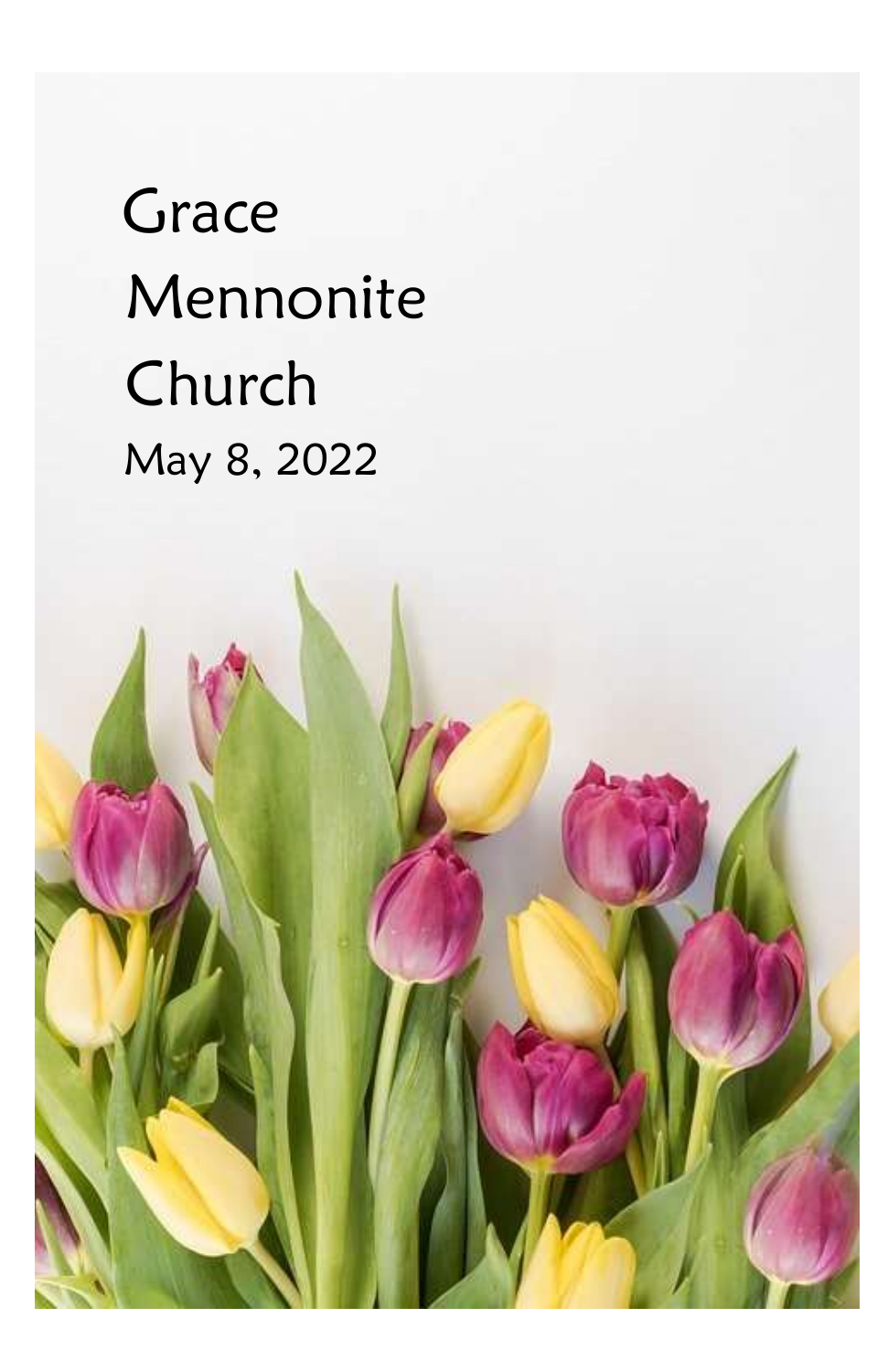# Grace Mennonite Church

## **May 8, 2022**

**10:00 am – Worship Service** Pastors Mel Letkeman & Kyle Penner [www.gracesteinbach.ca](http://www.gracesteinbach.ca/) 204 326 3707 Vol 61, No. 19

# Order of Worship

### *Come, Christians, Join to Sing*  $VT 28$

Welcome and Life of the Congregation

Call to Worship

### **When Love Is Found** VT 524

Telling Stories

### *Like a Mother Who Has Borne Us (duet)*

Food

Prayer of Gratitude and Congregational Prayer

### *The Perfect Wisdom of Our God (Townend/Getty)*

"The perfect wisdom of our God Revealed in all the universe… Oh grant me wisdom from above To pray for peace and cling to love."

### Fun

Time with the Children Coins Count

### Faith

Mama *(poem)* 

To access 'Mama' on line, simply type in 'Mama, Il Divo' in your search engine.

### **Bless the Arms That Comfort** VT 527

Benediction

Worship Speaker Mel Letkeman and the Mel Letkeman and the Mel Letkeman and Mel Letkeman Worship Leader **Tamara Rempel** and the control of the control of the control of the control of the control of the control of the control of the control of the control of the control of the control of the control of the con Musicians Elbert & Lorraine Toews Accompanists Roxanne Klassen, Alexandra Nikkel Children's Time **Arianna Penner**, Kyle Penner Technicians Lloyd Funk, Tim Schmitt Ushers Kurt Barz, Shannon Gerbrandt Coffee Servers **Maritimes** Marlene Hoeppner, Theresa Sawatzky

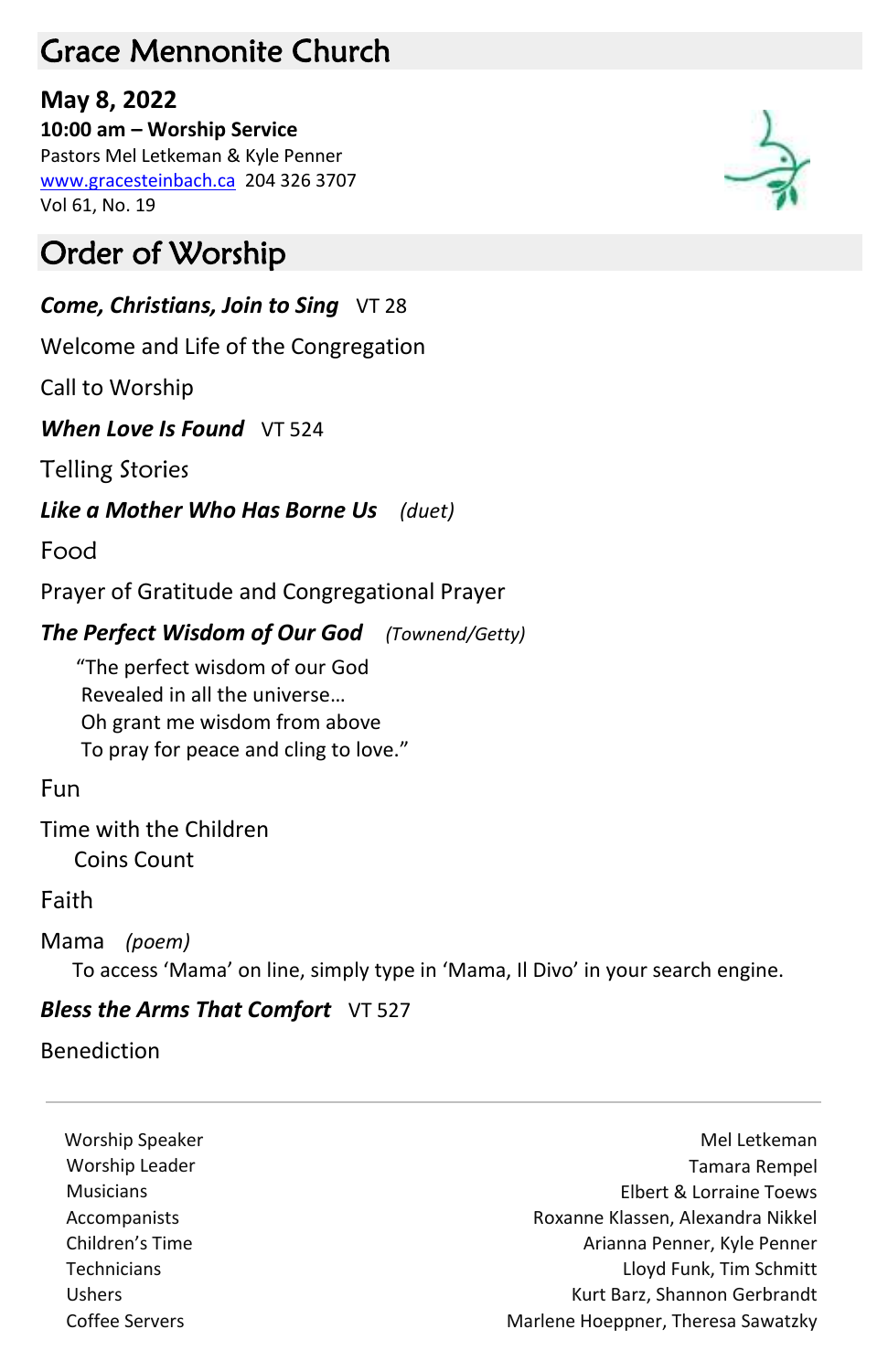# Sunday, May 8

# **10:00 am - Worship Service**

All are welcome.

**The balcony is available for those of us who would like to sit physically distanced. Masks are required in this space.**

**Livestream** will be available between 10 – 11 am. **Audio recording** can be accessed on church website.

#### **9:00 am - Sisters of Grace**

We will gather before the worship service for a time of sharing and encouragement as we read the book, **Forgotten Among the Lilies**  (by Ronald Rolheiser). It is not necessary to have the book to attend.



**Our Coins Count money** will be going to MCC's Grow Hope Campaign, where \$350 "sponsors" one acre of farmland here in Manitoba. If you'd like to give extra money besides your coins, you can designate some extra giving to church as "Grow Hope" and we'll add it to the coins.

*All are welcome to join us for coffee in the foyer following the worship service.*

### **Sunday, May 15**

with Kyle Penner

Scripture: [Acts 17:16-31](https://www.biblegateway.com/passage/?search=Acts+17%3A16-31+&version=NRSVUE)

*On a scale of 1-10, how pumped are you for a sermon about evangelism? (That's what I thought). Why so low?*

# We Pray Together

**We Pray for our International Workers:** 

- **Daniel & Damaris Loewen-Rudgers** (Kenya)
- **Emma Martens** (Rwanda)

#### **Prayer for the week:**

Lord help us to tell our stories well and to learn from those that are told to us.

#### **Prayer for the community:**

Pray for our community as we consider bringing Ukrainian refugees to Steinbach.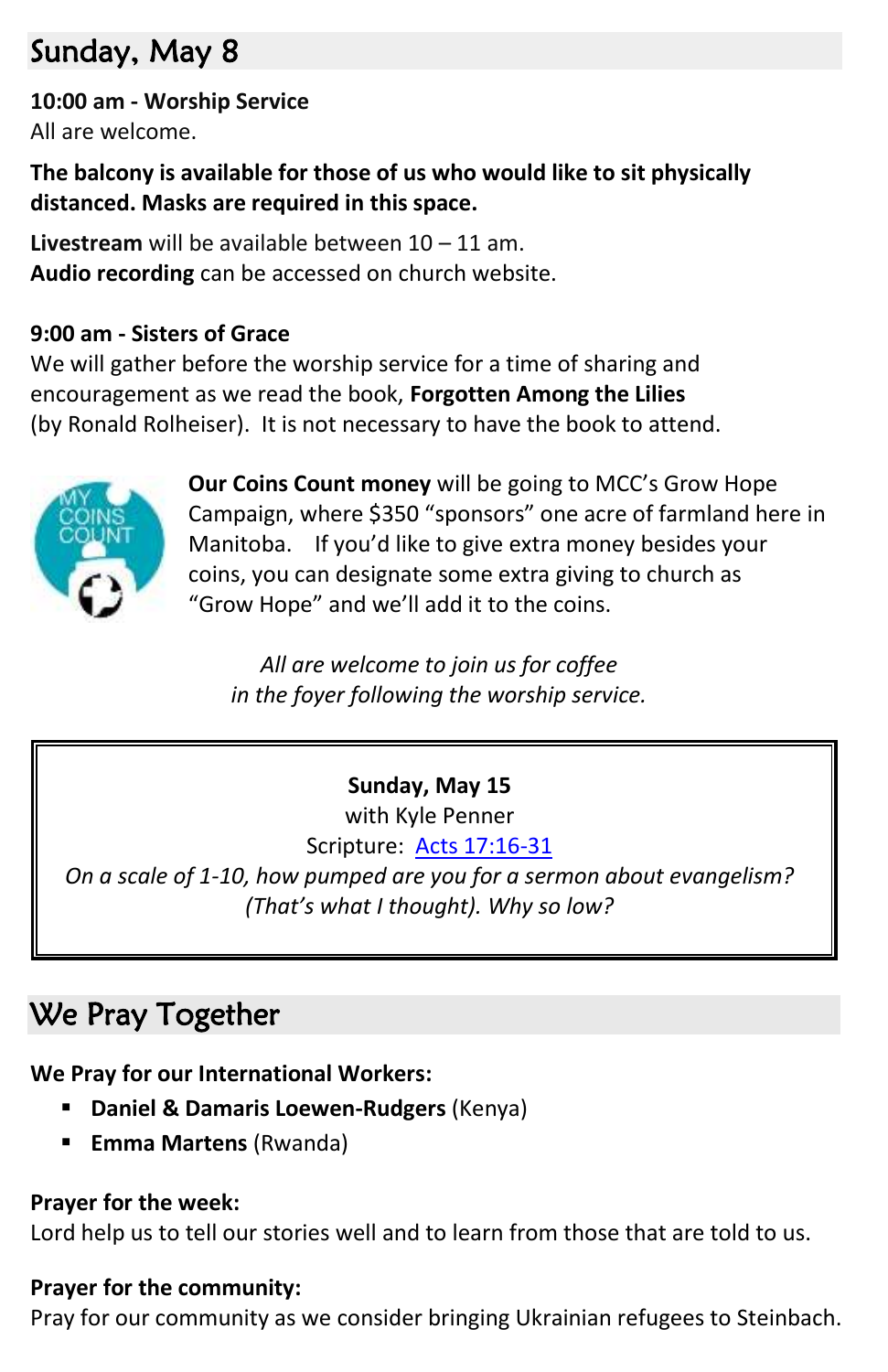# This Week at Grace  $\div$  May 9 - 13

| Monday          | Soup's On - Lunch Program, 9:00 am                   |
|-----------------|------------------------------------------------------|
| <b>Tuesday</b>  | Soup's On - Dine in lower auditorium, 5:00 - 6:15 pm |
|                 | Sanctuary reserved, $7 - 8$ pm                       |
|                 | Room 26 reserved, $7 - 9$ pm                         |
| <b>Thursday</b> | Stories with Seniors, 10:00 am - ZOOM                |
|                 | https://us02web.zoom.us/j/8984736540                 |
|                 |                                                      |
|                 | High School Youth, 7:30 - 9 pm, meet at Kyle's house |

**Children's Church for ages 3 to Grade 8** will be held during the worship service. You may pick up your children following the worship service in the upper level classrooms 10, 11, 12, 13 & 14. **The next dates for children's church are May 15** and **May 29.**

**Little Bits of Grace will be resuming our morning coffee** gatherings outdoors at the Jake Epp Library Park! Join us for donuts, juice and coffee. Bring a lawn chair! We'll be there from 10am -12pm, join us at whatever time suits you! Here are the dates: (1st and 3rd Wednesday of the month): May 18, June 1, June 15. Looking forward to seeing you! *Annalee, Elsie Kroeker, Elsie Kathler, Tam and Mark*

#### **Pauingassi Family Camp**

After a 2 year break, we're planning on heading back to Pauingassi First Nation for camp July 4-9! And we need people of ALL ages to come and help! If you're interested in coming, please talk to Kyle!

#### **Grace Garden Club**

Soup's On project to start with a Work Bee on Tuesday, May 17th around 7:00 pm. (Weather permitting.) Tuesday evening generally is our meeting time. If anyone is interested in becoming part of the group, you may contact Larry Friesen at [larry.marilynf@outlook.com](mailto:larry.marilynf@outlook.com) to get



on the email list for any announcement changes or just show up for a great time of gardening and fellowship. The gardening project is for the Soup's on meals and is a very rewarding experience.